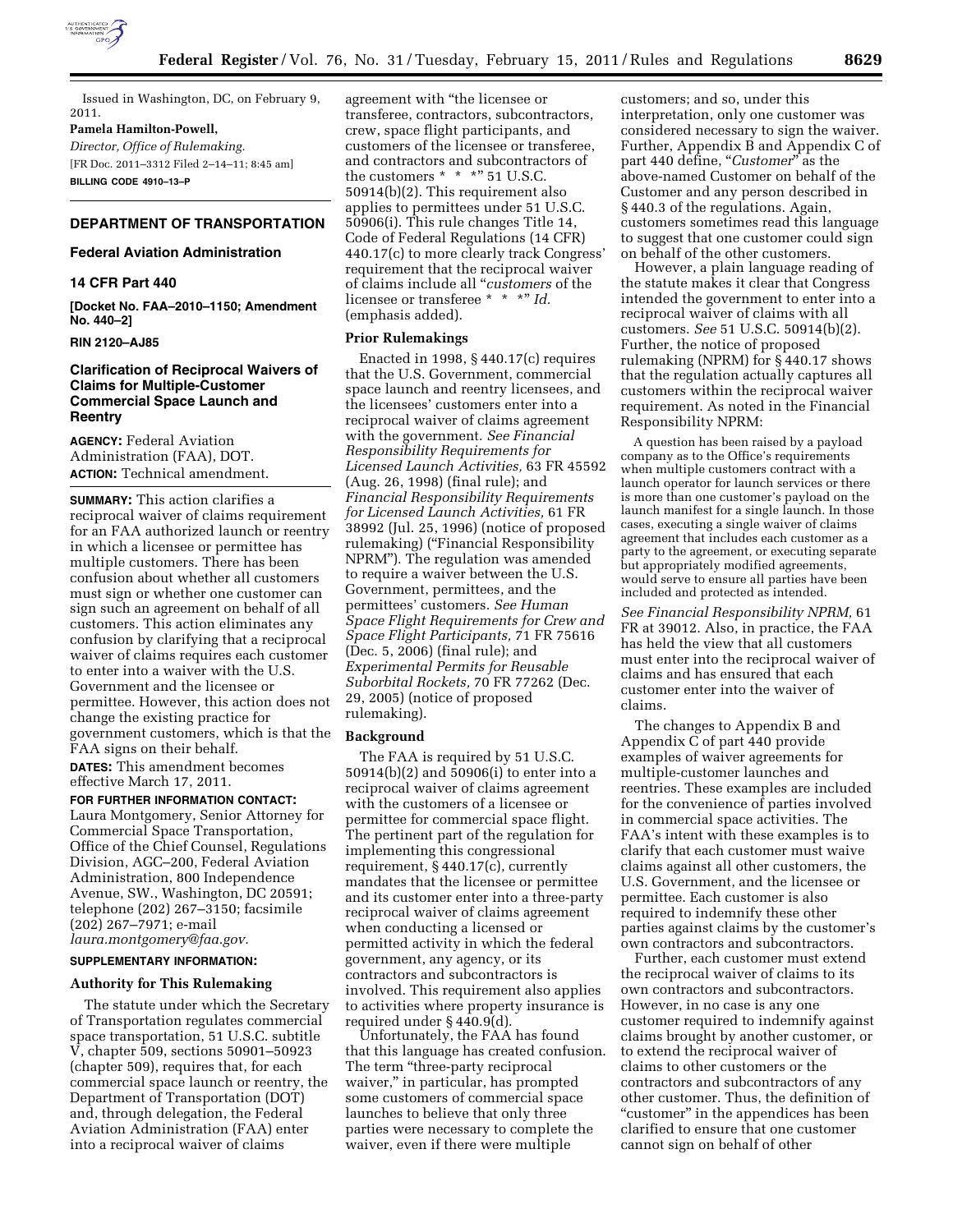customers. Again, these changes are consistent with the Financial Responsibility NPRM and FAA policy.

To maintain consistency, the FAA is also amending paragraph 5(b) of the reciprocal waiver of claims in the appendices. That paragraph addresses how a customer holds harmless and indemnifies the other parties to the waiver and their related entities against claims brought by the customer's contractors and subcontractors. The FAA is removing from 5(b) the statement that the customer indemnifies the other parties against claims brought by any person "on whose behalf" the customer entered into the waiver, namely, under the current but not the new appendix definition, another customer.

The FAA is making this change because the language is unnecessary and incorrect. It is unnecessary because of the FAA's policy and practice of requiring all customers to sign the required waivers; thus, a customer should not be signing on behalf of another customer. It is the licensee who is responsible for obtaining waivers from all customers. Additionally, the regulations do not require a customer to indemnify the other parties for claims made by other customers. *See* 14 CFR 440.17(d). Accordingly, in keeping with this rulemaking's clarification that all customers sign a reciprocal waiver, the FAA is removing the statement that a customer must provide indemnification on behalf of another customer.

# **List of Subjects in 14 CFR Part 440**

Armed forces, Claims; Federal building and facilities, Government property, Indemnity payments, Insurance, Reporting and recordkeeping requirements, Rockets, Space transportation and exploration.

#### **The Amendments**

In consideration of the foregoing, the Federal Aviation Administration amends chapter II of title 14, Code of Federal Regulations as follows:

# **PART 440—FINANCIAL RESPONSIBILITY**

■ 1. The authority citation for part 440 is revised to read as follows:

**Authority:** 51 U.S.C. 50901–50923; 49 CFR 1.47.

■ 2. Amend § 440.17 by revising paragraph (c) to read as follows:

## **§ 440.17 Reciprocal waiver of claims requirement.**

\* \* \* \* \* (c) For each licensed or permitted activity in which the U.S. Government,

any agency, or its contractors and subcontractors is involved or where property insurance is required under § 440.9(d), the Federal Aviation Administration of the Department of Transportation, the licensee or permittee, and each customer shall enter into a reciprocal waiver of claims agreement. The reciprocal waiver of claims shall be in the form set forth in Appendix B of this part for licensed activity, in Appendix C of this part for permitted activity, or in a form that satisfies the requirements.

\* \* \* \* \*

■ 3. Revise Appendix B to part 440 to read as follows:

# **Appendix B to Part 440—Agreement for Waiver of Claims and Assumption of Responsibility for Licensed Activities**

### **Part 1—Waiver of Claims and Assumption of Responsibility for Licensed Launch, Including Suborbital Launch**

*Subpart A—Waiver of Claims and Assumption of Responsibility for Licensed Launch, Including Suborbital Launch, With One Customer* 

*This agreement* is entered into this day of \_\_\_\_\_\_\_, by and among [Licensee] day of \_\_\_\_\_\_\_\_, by and among [Licensee]<br>(the "Licensee"), [Customer] (the "Customer") and the Federal Aviation Administration of the Department of Transportation, on behalf of the United States Government (collectively, the ''Parties''), to implement the provisions of section 440.17(c) of the Commercial Space Transportation Licensing Regulations, 14 CFR Ch. III (the "Regulations"). This agreement applies to the launch of [Payload] payload on a [Launch Vehicle] vehicle at [Location of Launch Site]. In consideration of the mutual releases and promises contained herein, the Parties hereby agree as follows:

#### 1. Definitions

*Contractors and Subcontractors* means entities described in § 440.3 of the Regulations.

*Customer* means the above-named Customer.

*License* means License No. llllll issued on \_\_\_\_\_\_\_\_\_\_\_\_\_\_\_\_, by the<br>Associate Administrator for Commercial Space Transportation, Federal Aviation Administration, Department of Transportation, to the Licensee, including all license orders issued in connection with the License.

*Licensee* means the Licensee and any transferee of the Licensee under 51 U.S.C. Subtitle V, ch. 509.

*United States* means the United States and its agencies involved in Licensed Activities. Except as otherwise defined herein, terms used in this Agreement and defined in 51 U.S.C. Subtitle V, ch. 509—Commercial Space Launch Activities, or in the Regulations, shall have the same meaning as contained in 51 U.S.C. Subtitle V, ch. 509, or the Regulations, respectively.

#### 2. Waiver and Release of Claims

(a) Licensee hereby waives and releases claims it may have against Customer and the United States, and against their respective Contractors and Subcontractors, for Property Damage it sustains and for Bodily Injury or Property Damage sustained by its own employees, resulting from Licensed Activities, regardless of fault.

(b) Customer hereby waives and releases claims it may have against Licensee and the United States, and against their respective Contractors and Subcontractors, for Property Damage it sustains and for Bodily Injury or Property Damage sustained by its own employees, resulting from Licensed Activities, regardless of fault.

(c) The United States hereby waives and releases claims it may have against Licensee and Customer, and against their respective Contractors and Subcontractors, for Property Damage it sustains, and for Bodily Injury or Property Damage sustained by its own employees, resulting from Licensed Activities, regardless of fault, to the extent that claims it would otherwise have for such damage or injury exceed the amount of insurance or demonstration of financial responsibility required under sections 440.9(c) and (e), respectively, of the Regulations.

### 3. Assumption of Responsibility

(a) Licensee and Customer shall each be responsible for Property Damage it sustains and for Bodily Injury or Property Damage sustained by its own employees, resulting from Licensed Activities, regardless of fault. Licensee and Customer shall each hold harmless and indemnify each other, the United States, and the Contractors and Subcontractors of each Party, for Bodily Injury or Property Damage sustained by its own employees, resulting from Licensed Activities, regardless of fault.

(b) The United States shall be responsible for Property Damage it sustains, and for Bodily Injury or Property Damage sustained by its own employees, resulting from Licensed Activities, regardless of fault, to the extent that claims it would otherwise have for such damage or injury exceed the amount of insurance or demonstration of financial responsibility required under sections 440.9(c) and (e), respectively, of the Regulations.

4. Extension of Assumption of Responsibility and Waiver and Release of Claims

(a) Licensee shall extend the requirements of the waiver and release of claims, and the assumption of responsibility, hold harmless, and indemnification, as set forth in paragraphs 2(a) and 3(a), respectively, to its Contractors and Subcontractors by requiring them to waive and release all claims they may have against Customer and the United States, and against the respective Contractors and Subcontractors of each, and to agree to be responsible, for Property Damage they sustain and to be responsible, hold harmless and indemnify Customer and the United States, and the respective Contractors and Subcontractors of each, for Bodily Injury or Property Damage sustained by their own employees, resulting from Licensed Activities, regardless of fault.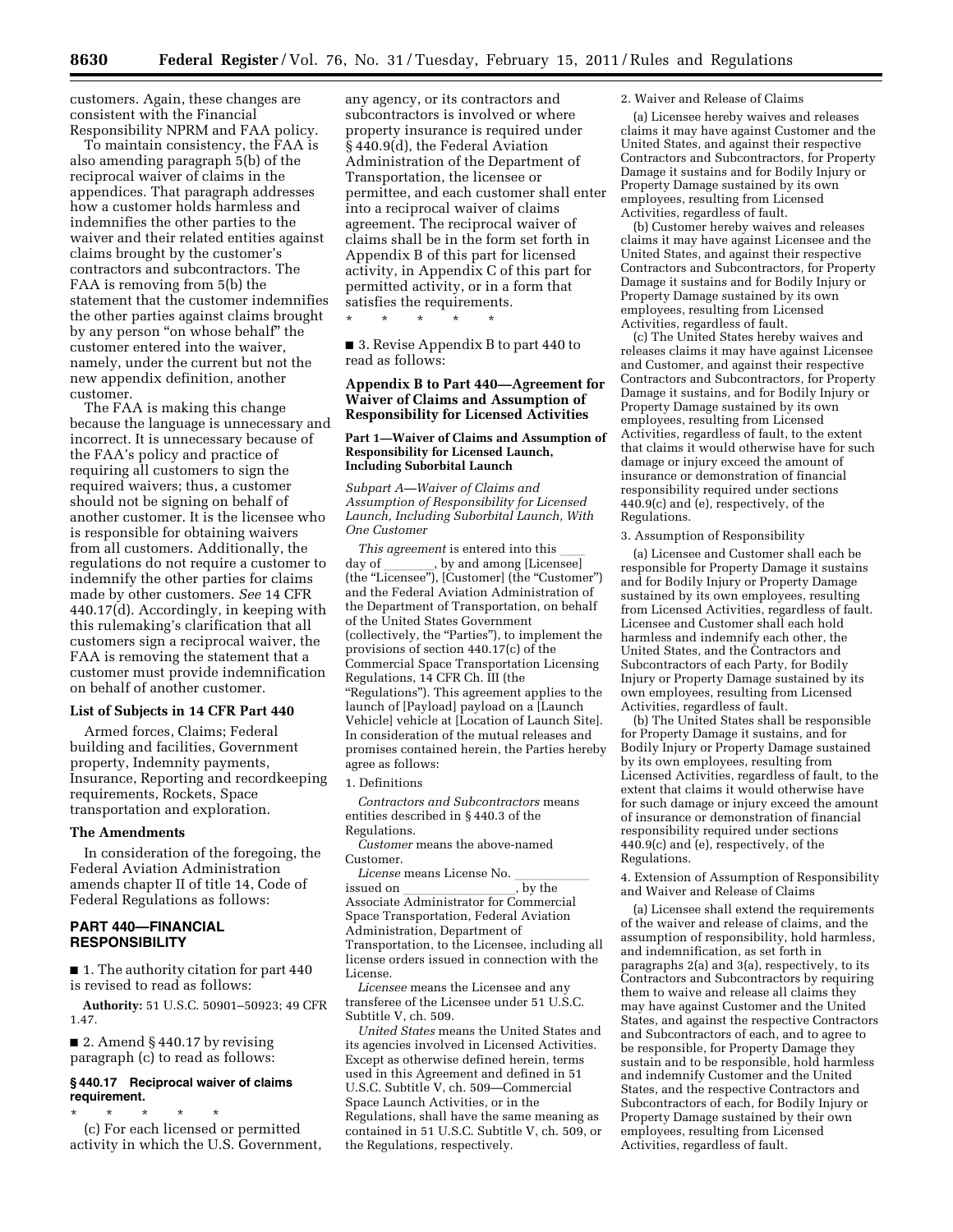(b) Customer shall extend the requirements of the waiver and release of claims, and the assumption of responsibility, hold harmless, and indemnification, as set forth in paragraphs 2(b) and 3(a), respectively, to its Contractors and Subcontractors by requiring them to waive and release all claims they may have against Licensee and the United States, and against the respective Contractors and Subcontractors of each, and to agree to be responsible, for Property Damage they sustain and to be responsible, hold harmless and indemnify Licensee and the United States, and the respective Contractors and Subcontractors of each, for Bodily Injury or Property Damage sustained by their own employees, resulting from Licensed Activities, regardless of fault.

(c) The United States shall extend the requirements of the waiver and release of claims, and the assumption of responsibility as set forth in paragraphs 2(c) and 3(b), respectively, to its Contractors and Subcontractors by requiring them to waive and release all claims they may have against Licensee and Customer, and against the respective Contractors and Subcontractors of each, and to agree to be responsible, for any Property Damage they sustain and for any Bodily Injury or Property Damage sustained by their own employees, resulting from Licensed Activities, regardless of fault, to the extent that claims they would otherwise have for such damage or injury exceed the amount of insurance or demonstration of financial responsibility required under sections 440.9(c) and (e), respectively, of the Regulations.

#### 5. Indemnification

(a) Licensee shall hold harmless and indemnify Customer and its directors, officers, servants, agents, subsidiaries, employees and assignees, or any of them, and the United States and its agencies, servants, agents, subsidiaries, employees and assignees, or any of them, from and against liability, loss or damage arising out of claims that Licensee's Contractors and Subcontractors may have for Property Damage sustained by them and for Bodily Injury or Property Damage sustained by their employees, resulting from Licensed Activities.

(b) Customer shall hold harmless and indemnify Licensee and its directors, officers, servants, agents, subsidiaries, employees and assignees, or any of them, and the United States and its agencies, servants, agents, subsidiaries, employees and assignees, or any of them, from and against liability, loss or damage arising out of claims that Customer's Contractors and Subcontractors may have for Property Damage sustained by them and for Bodily Injury or Property Damage sustained by their employees, resulting from Licensed Activities.

(c) To the extent provided in advance in an appropriations law or to the extent there is enacted additional legislative authority providing for the payment of claims, the United States shall hold harmless and indemnify Licensee and Customer and their respective directors, officers, servants, agents, subsidiaries, employees and assignees, or any of them, from and against liability, loss or damage arising out of claims that Contractors

and Subcontractors of the United States may have for Property Damage sustained by them, and for Bodily Injury or Property Damage sustained by their employees, resulting from Licensed Activities, to the extent that claims they would otherwise have for such damage or injury exceed the amount of insurance or demonstration of financial responsibility required under sections 440.9(c) and (e), respectively, of the Regulations.

### 6. Assurances Under 51 U.S.C. 50914(e)

Notwithstanding any provision of this Agreement to the contrary, Licensee shall hold harmless and indemnify the United States and its agencies, servants, agents, employees and assignees, or any of them, from and against liability, loss or damage arising out of claims for Bodily Injury or Property Damage, resulting from Licensed Activities, regardless of fault, except to the extent that: (i) As provided in section 7(b) of this Agreement, claims result from willful misconduct of the United States or its agents; (ii) claims for Property Damage sustained by the United States or its Contractors and Subcontractors exceed the amount of insurance or demonstration of financial responsibility required under section 440.9(e) of the Regulations; (iii) claims by a Third Party for Bodily Injury or Property Damage exceed the amount of insurance or demonstration of financial responsibility required under section 440.9(c) of the Regulations, and do not exceed \$1,500,000,000 (as adjusted for inflation after January 1, 1989) above such amount, and are payable pursuant to the provisions of 51 U.S.C. 50915 and section 440.19 of the Regulations; or (iv) Licensee has no liability for claims exceeding \$1,500,000,000 (as adjusted for inflation after January 1, 1989) above the amount of insurance or demonstration of financial responsibility required under section  $440.9(c)$  of the Regulations.

#### 7. Miscellaneous

(a) Nothing contained herein shall be construed as a waiver or release by Licensee, Customer or the United States of any claim by an employee of the Licensee, Customer or the United States, respectively, including a member of the Armed Forces of the United States, for Bodily Injury or Property Damage, resulting from Licensed Activities.

(b) Notwithstanding any provision of this Agreement to the contrary, any waiver, release, assumption of responsibility or agreement to hold harmless and indemnify herein shall not apply to claims for Bodily Injury or Property Damage resulting from willful misconduct of any of the Parties, the Contractors and Subcontractors of any of the Parties, and in the case of Licensee and Customer and the Contractors and Subcontractors of each of them, the directors, officers, agents and employees of any of the foregoing, and in the case of the United States, its agents.

(c) This Agreement shall be governed by and construed in accordance with United States Federal law.

*In witness whereof,* the Parties to this Agreement have caused the Agreement to be duly executed by their respective duly authorized representatives as of the date written above.

| Licensee                                  |
|-------------------------------------------|
| $\mathbf{By:}$                            |
| Its: $\qquad \qquad$                      |
| Customer                                  |
| By: $\qquad \qquad$                       |
| It's:                                     |
| Federal Aviation Administration of the    |
| Department of Transportation on Behalf of |
| the United States Government              |
| By: $\frac{\text{By:}}{\text{Its:}}$      |
|                                           |

Its:<br>Associate Administrator for Commercial Space Transportation

*Subpart B—Waiver of Claims and Assumption of Responsibility for Licensed Launch, Including Suborbital Launch, With More Than One Customer* 

*This agreement* is entered into this day of , by and among [Licensee] day of \_\_\_\_\_\_\_\_, by and among [Licensee]<br>(the "Licensee"); [List of Customers]; (with [List of Customers] hereinafter referred to in their individual capacity as "Customer"); and the Federal Aviation Administration of the Department of Transportation, on behalf of the United States Government (collectively, the "Parties"), to implement the provisions of section 440.17(c) of the Commercial Space Transportation Licensing Regulations, 14 CFR Ch. III (the ''Regulations''). This agreement applies to the launch of [Payload] payload on a [Launch Vehicle] vehicle at [Location of Launch Site].

In consideration of the mutual releases and promises contained herein, the Parties hereby agree as follows:

# 1. Definitions

*Contractors and Subcontractors* means entities described in § 440.3 of the Regulations.

*Customer* means each above-named Customer.

*License* means License No. \_\_\_\_\_\_ issued on  $\hfill$  , by the Associate on \_\_\_\_\_\_\_\_\_\_\_\_\_, by the Associate<br>Administrator for Commercial Space Transportation, Federal Aviation Administration, Department of Transportation, to the Licensee, including all license orders issued in connection with the License.

*Licensee* means the Licensee and any transferee of the Licensee under 51 U.S.C. Subtitle V, ch. 509.

*United States* means the United States and its agencies involved in Licensed Activities. Except as otherwise defined herein, terms used in this Agreement and defined in 51 U.S.C. Subtitle V, ch. 509—Commercial Space Launch Activities, or in the Regulations, shall have the same meaning as contained in 51 U.S.C. Subtitle V, ch. 509, or the Regulations, respectively.

#### 2. Waiver and Release of Claims

(a) Licensee hereby waives and releases claims it may have against each Customer and the United States, and against their respective Contractors and Subcontractors, for Property Damage it sustains and for Bodily Injury or Property Damage sustained by its own employees, resulting from Licensed Activities, regardless of fault.

(b) Each Customer hereby waives and releases claims it may have against each other Customer, the Licensee and the United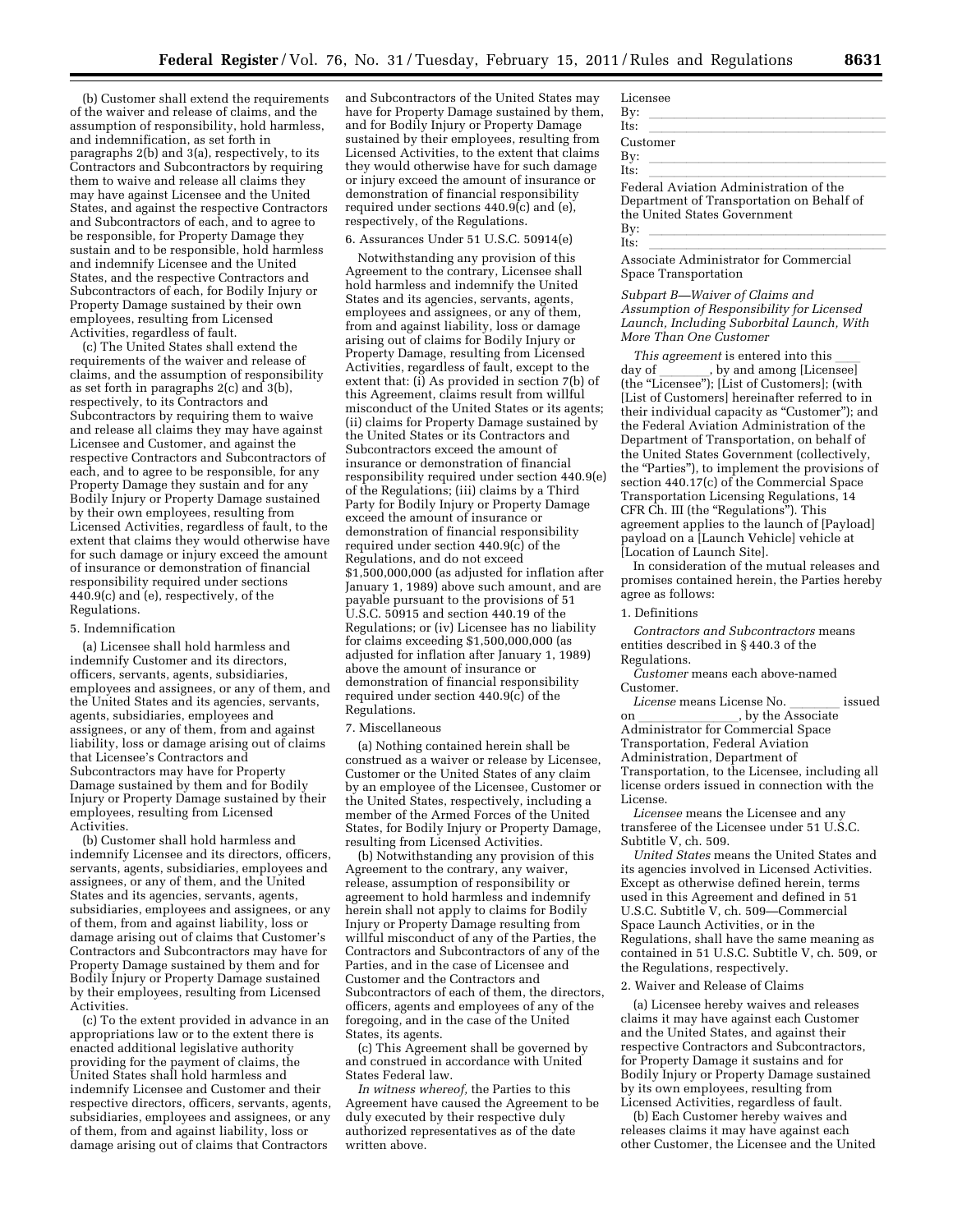States, and against their respective Contractors and Subcontractors, for Property Damage it sustains and for Bodily Injury or Property Damage sustained by its own employees, resulting from Licensed Activities, regardless of fault.

(c) The United States hereby waives and releases claims it may have against Licensee and each Customer, and against their respective Contractors and Subcontractors, for Property Damage it sustains, and for Bodily Injury or Property Damage sustained by its own employees, resulting from Licensed Activities, regardless of fault, to the extent that claims it would otherwise have for such damage or injury exceed the amount of insurance or demonstration of financial responsibility required under sections 440.9(c) and (e), respectively, of the Regulations.

#### 3. Assumption of Responsibility

(a) Licensee and each Customer shall each be responsible for Property Damage it sustains and for Bodily Injury or Property Damage sustained by its own employees, resulting from Licensed Activities, regardless of fault. Licensee and each Customer shall each hold harmless and indemnify each other, the United States, and the Contractors and Subcontractors of each Party, for Bodily Injury or Property Damage sustained by its own employees, resulting from Licensed Activities, regardless of fault.

(b) The United States shall be responsible for Property Damage it sustains, and for Bodily Injury or Property Damage sustained by its own employees, resulting from Licensed Activities, regardless of fault, to the extent that claims it would otherwise have for such damage or injury exceed the amount of insurance or demonstration of financial responsibility required under sections 440.9(c) and (e), respectively, of the Regulations.

4. Extension of Assumption of Responsibility and Waiver and Release of Claims

(a) Licensee shall extend the requirements of the waiver and release of claims, and the assumption of responsibility, hold harmless, and indemnification, as set forth in paragraphs 2(a) and 3(a), respectively, to its Contractors and Subcontractors by requiring them to waive and release all claims they may have against each Customer and the United States, and against the respective Contractors and Subcontractors of each, and to agree to be responsible, for Property Damage they sustain and to be responsible, hold harmless and indemnify each Customer and the United States, and the respective Contractors and Subcontractors of each, for Bodily Injury or Property Damage sustained by their own employees, resulting from Licensed Activities, regardless of fault.

(b) Each Customer shall extend the requirements of the waiver and release of claims, and the assumption of responsibility, hold harmless, and indemnification, as set forth in paragraphs 2(b) and 3(a), respectively, to its Contractors and Subcontractors by requiring them to waive and release all claims they may have against Licensee, each other Customer and the United States, and against the respective Contractors and Subcontractors of each, and

to agree to be responsible, for Property Damage they sustain and to be responsible, hold harmless and indemnify Licensee, each other Customer and the United States, and the respective Contractors and Subcontractors of each, for Bodily Injury or Property Damage sustained by their own employees, resulting from Licensed Activities, regardless of fault.

(c) The United States shall extend the requirements of the waiver and release of claims, and the assumption of responsibility as set forth in paragraphs  $2(c)$  and  $3(b)$ , respectively, to its Contractors and Subcontractors by requiring them to waive and release all claims they may have against Licensee and each Customer, and against the respective Contractors and Subcontractors of each, and to agree to be responsible, for any Property Damage they sustain and for any Bodily Injury or Property Damage sustained by their own employees, resulting from Licensed Activities, regardless of fault, to the extent that claims they would otherwise have for such damage or injury exceed the amount of insurance or demonstration of financial responsibility required under sections 440.9(c) and (e), respectively, of the Regulations.

### 5. Indemnification

(a) Licensee shall hold harmless and indemnify each Customer and its directors, officers, servants, agents, subsidiaries, employees and assignees, or any of them, and the United States and its agencies, servants, agents, subsidiaries, employees and assignees, or any of them, from and against liability, loss or damage arising out of claims that Licensee's Contractors and Subcontractors may have for Property Damage sustained by them and for Bodily Injury or Property Damage sustained by their employees, resulting from Licensed Activities.

(b) Each Customer shall hold harmless and indemnify each other Customer and its directors, officers, servants, agents, subsidiaries, employees and assignees, or any of them, and the Licensee and its directors, officers, servants, agents, subsidiaries, employees and assignees, or any of them, and the United States and its agencies, servants, agents, subsidiaries, employees and assignees, or any of them, from and against liability, loss or damage arising out of claims that the first-named Customer's Contractors and Subcontractors may have for Property Damage sustained by them and for Bodily Injury or Property Damage sustained by their employees, resulting from Licensed Activities.

(c) To the extent provided in advance in an appropriations law or to the extent there is enacted additional legislative authority providing for the payment of claims, the United States shall hold harmless and indemnify Licensee and each Customer and their respective directors, officers, servants, agents, subsidiaries, employees and assignees, or any of them, from and against liability, loss or damage arising out of claims that Contractors and Subcontractors of the United States may have for Property Damage sustained by them, and for Bodily Injury or Property Damage sustained by their employees, resulting from Licensed

Activities, to the extent that claims they would otherwise have for such damage or injury exceed the amount of insurance or demonstration of financial responsibility required under sections  $440.9(c)$  and  $(e)$ , respectively, of the Regulations.

#### 6. Assurances Under 51 U.S.C. 50914(e)

Notwithstanding any provision of this Agreement to the contrary, Licensee shall hold harmless and indemnify the United States and its agencies, servants, agents, employees and assignees, or any of them, from and against liability, loss or damage arising out of claims for Bodily Injury or Property Damage, resulting from Licensed Activities, regardless of fault, except to the extent that: (i) As provided in section 7(b) of this Agreement, claims result from willful misconduct of the United States or its agents; (ii) claims for Property Damage sustained by the United States or its Contractors and Subcontractors exceed the amount of insurance or demonstration of financial responsibility required under section 440.9(e) of the Regulations; (iii) claims by a Third Party for Bodily Injury or Property Damage exceed the amount of insurance or demonstration of financial responsibility required under section 440.9(c) of the Regulations, and do not exceed \$1,500,000,000 (as adjusted for inflation after January 1, 1989) above such amount, and are payable pursuant to the provisions of 51 U.S.C. 50915 and section 440.19 of the Regulations; or (iv) Licensee has no liability for claims exceeding \$1,500,000,000 (as adjusted for inflation after January 1, 1989) above the amount of insurance or demonstration of financial responsibility required under section  $440.9(c)$  of the Regulations.

#### 7. Miscellaneous

(a) Nothing contained herein shall be construed as a waiver or release by Licensee, any Customer or the United States of any claim by an employee of the Licensee, any Customer or the United States, respectively, including a member of the Armed Forces of the United States, for Bodily Injury or Property Damage, resulting from Licensed Activities.

(b) Notwithstanding any provision of this Agreement to the contrary, any waiver, release, assumption of responsibility or agreement to hold harmless and indemnify herein shall not apply to claims for Bodily Injury or Property Damage resulting from willful misconduct of any of the Parties, the Contractors and Subcontractors of any of the Parties, and in the case of Licensee and each Customer and the Contractors and Subcontractors of each of them, the directors, officers, agents and employees of any of the foregoing, and in the case of the United States, its agents.

(c) References herein to Customer shall apply to, and be deemed to include, each such customer severally and not jointly.

(d) This Agreement shall be governed by and construed in accordance with United States Federal law.

*In witness whereof,* the Parties to this Agreement have caused the Agreement to be duly executed by their respective duly authorized representatives as of the date written above.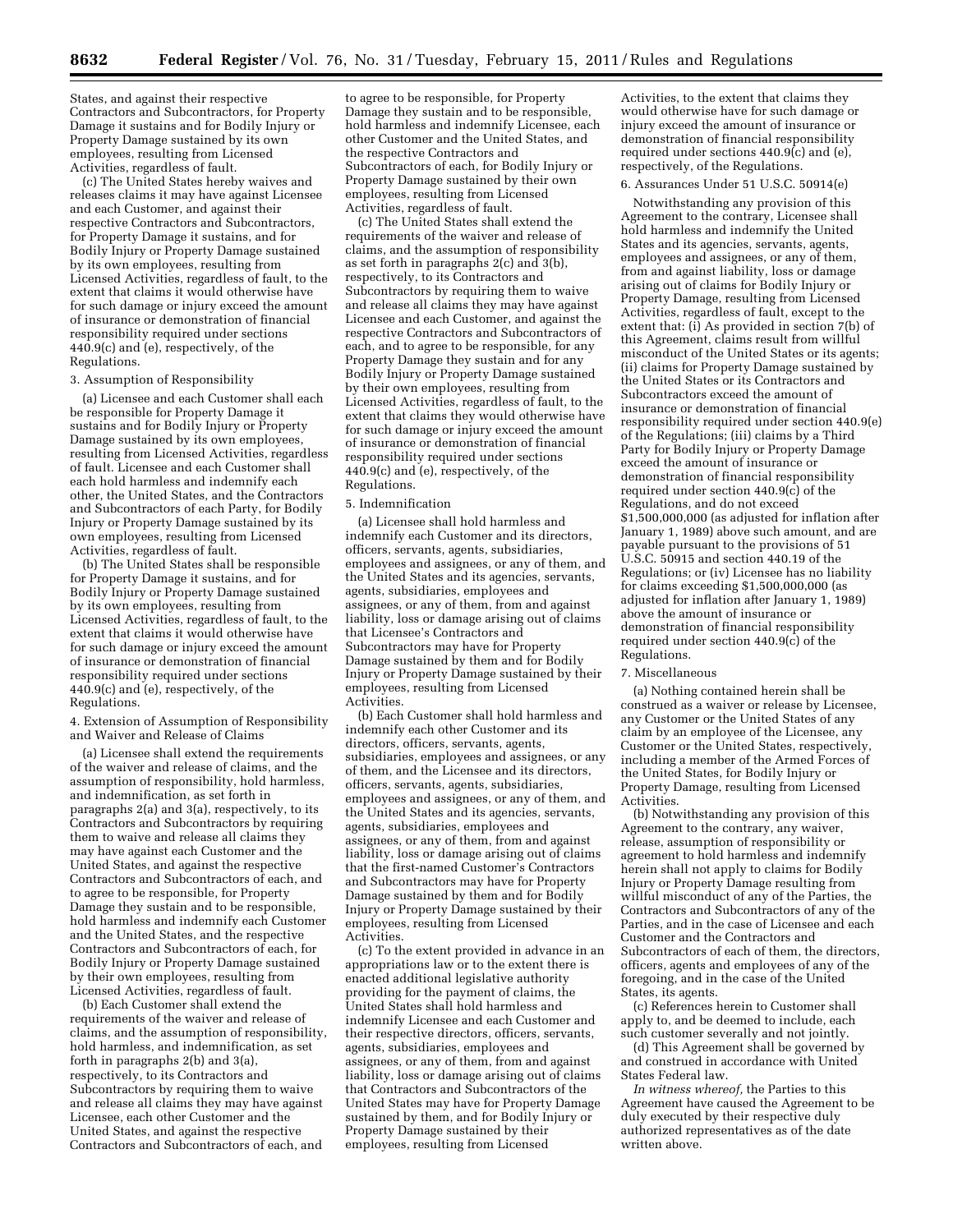| Licensee                                       |
|------------------------------------------------|
| By:<br>Its:                                    |
|                                                |
| Customer 1                                     |
| By:<br>Its:                                    |
|                                                |
| [Signature lines for each additional customer] |
| miliare altre en                               |

Federal Aviation Administration of the Department of Transportation on Behalf of the United States Government By:  $\frac{1}{\text{Its}}$ 

Its:<br>Associate Administrator for Commercial Space Transportation

### **Part 2—Waiver of Claims and Assumption of Responsibility for Licensed Reentry**

### *Subpart A—Waiver of Claims and Assumption of Responsibility for Licensed Reentry With One Customer*

This Agreement is entered into this day of , by and among [Licensee] day of \_\_\_\_\_\_\_\_, by and among [Licensee]<br>(the "Licensee"), [Customer] (the "Customer"), and the Federal Aviation Administration of the Department of Transportation, on behalf of the United States Government (collectively, the ''Parties''), to implement the provisions of § 440.17(c) of the Commercial Space Transportation Licensing Regulations, 14 CFR Ch. III (the "Regulations"). This agreement applies to the reentry of the [Payload] payload on a [Reentry Vehicle] vehicle.

In consideration of the mutual releases and promises contained herein, the Parties hereby agree as follows:

#### 1. Definitions

*Contractors and Subcontractors* means entities described in § 440.3 of the Regulations.

*Customer* means the above-named Customer.<br>License means License No.

*e* means License No. \_\_\_\_ issued on<br>, by the Associate Administrator for llll, by the Associate Administrator for Commercial Space Transportation, Federal Aviation Administration, Department of Transportation, to the Licensee, including all license orders issued in connection with the License.

*Licensee* means the Licensee and any transferee of the Licensee under 51 U.S.C. Subtitle V, ch. 509.

*United States* means the United States and its agencies involved in Licensed Activities. Except as otherwise defined herein, terms used in this Agreement and defined in 51 U.S.C. Subtitle V, ch. 509—Commercial Space Launch Activities, or in the Regulations, shall have the same meaning as contained in 51 U.S.C. Subtitle V, ch. 509, or the Regulations, respectively.

## 2. Waiver and Release of Claims

(a) Licensee hereby waives and releases claims it may have against Customer and the United States, and against their respective Contractors and Subcontractors, for Property Damage it sustains and for Bodily Injury or Property Damage sustained by its own employees, resulting from Licensed Activities, regardless of fault.

(b) Customer hereby waives and releases claims it may have against Licensee and the United States, and against their respective Contractors and Subcontractors, for Property Damage it sustains and for Bodily Injury or Property Damage sustained by its own employees, resulting from Licensed Activities, regardless of fault.

(c) The United States hereby waives and releases claims it may have against Licensee and Customer, and against their respective Contractors and Subcontractors, for Property Damage it sustains, and for Bodily Injury or Property Damage sustained by its own employees, resulting from Licensed Activities, regardless of fault, to the extent that claims it would otherwise have for such damage or injury exceed the amount of insurance or demonstration of financial responsibility required under sections 440.9(c) and (e) of the Regulations.

#### 3. Assumption of Responsibility

(a) Licensee and Customer shall each be responsible for Property Damage it sustains and for Bodily Injury or Property Damage sustained by its own employees, resulting from Licensed Activities, regardless of fault. Licensee and Customer shall each hold harmless and indemnify each other, the United States, and the Contractors and Subcontractors of each Party, for Bodily Injury or Property Damage sustained by its own employees, resulting from Licensed Activities, regardless of fault.

(b) The United States shall be responsible for Property Damage it sustains, and for Bodily Injury or Property Damage sustained by its own employees, resulting from Licensed Activities, regardless of fault, to the extent that claims it would otherwise have for such damage or injury exceed the amount of insurance or demonstration of financial responsibility required under §§ 440.9(c) and (e) of the Regulations.

4. Extension of Assumption of Responsibility and Waiver and Release of Claims

(a) Licensee shall extend the requirements of the waiver and release of claims, and the assumption of responsibility, hold harmless, and indemnification, as set forth in paragraphs 2(a) and 3(a), respectively, to its Contractors and Subcontractors by requiring them to waive and release all claims they may have against Customer and the United States, and against the respective Contractors and Subcontractors of each, and to agree to be responsible, for Property Damage they sustain and to be responsible, hold harmless and indemnify Customer and the United States, and the respective Contractors and Subcontractors of each, for Bodily Injury or Property Damage sustained by their own employees, resulting from Licensed Activities, regardless of fault.

(b) Customer shall extend the requirements of the waiver and release of claims, and the assumption of responsibility, hold harmless, and indemnification, as set forth in paragraphs 2(b) and 3(a), respectively, to its Contractors and Subcontractors by requiring them to waive and release all claims they may have against Licensee and the United States, and against the respective Contractors and Subcontractors of each, and to agree to be responsible, for Property Damage they sustain and to be responsible, hold harmless and indemnify Licensee and the United States, and the respective Contractors and Subcontractors of each, for Bodily Injury or

Property Damage sustained by their own employees, resulting from Licensed Activities, regardless of fault.

(c) The United States shall extend the requirements of the waiver and release of claims, and the assumption of responsibility as set forth in paragraphs 2(c) and 3(b), respectively, to its Contractors and Subcontractors by requiring them to waive and release all claims they may have against Licensee and Customer, and against the respective Contractors and Subcontractors of each, and to agree to be responsible, for any Property Damage they sustain and for any Bodily Injury or Property Damage sustained by their own employees, resulting from Licensed Activities, regardless of fault, to the extent that claims they would otherwise have for such damage or injury exceed the amount of insurance or demonstration of financial responsibility required under §§ 440.9(c) and (e) of the Regulations.

5. Indemnification

(a) Licensee shall hold harmless and indemnify Customer and its directors, officers, servants, agents, subsidiaries, employees and assignees, or any of them, and the United States and its agencies, servants, agents, subsidiaries, employees and assignees, or any of them, from and against liability, loss or damage arising out of claims that Licensee's Contractors and Subcontractors may have for Property Damage sustained by them and for Bodily Injury or Property Damage sustained by their employees, resulting from Licensed Activities.

(b) Customer shall hold harmless and indemnify Licensee and its directors, officers, servants, agents, subsidiaries, employees and assignees, or any of them, and the United States and its agencies, servants, agents, subsidiaries, employees or assignees, or any of them, from and against liability, loss or damage arising out of claims that Customer's Contractors and Subcontractors may have for Property Damage sustained by them and for Bodily Injury or Property Damage sustained by their employees, resulting from Licensed Activities.

(c) To the extent provided in advance in an appropriations law or to the extent there is enacted additional legislative authority providing for the payment of claims, the United States shall hold harmless and indemnify Licensee and Customer and their respective directors, officers, servants, agents, subsidiaries, employees and assignees, or any of them, from and against liability, loss or damage arising out of claims that Contractors and Subcontractors of the United States may have for Property Damage sustained by them, and for Bodily Injury or Property Damage sustained by their employees, resulting from Licensed Activities, to the extent that claims they would otherwise have for such damage or injury exceed the amount of insurance or demonstration of financial responsibility required under §§ 440.9(c) and (e) of the Regulations.

#### 6. Assurances Under 51 U.S.C. 50914(e)

Notwithstanding any provision of this Agreement to the contrary, Licensee shall hold harmless and indemnify the United States and its agencies, servants, agents,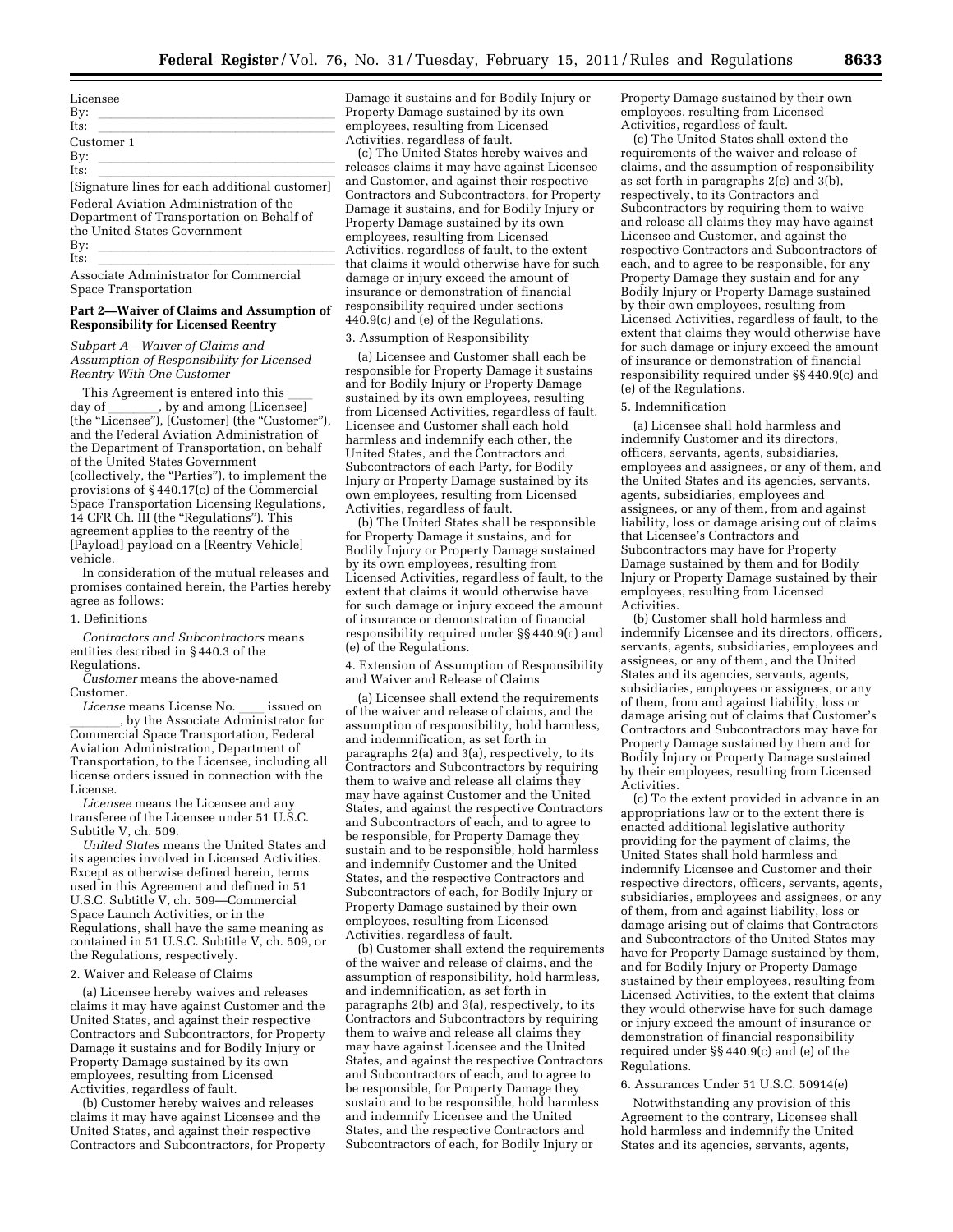employees and assignees, or any of them, from and against liability, loss or damage arising out of claims for Bodily Injury or Property Damage, resulting from Licensed Activities, regardless of fault, except to the extent that: (i) As provided in section 7(b) of this Agreement, claims result from willful misconduct of the United States or its agents; (ii) claims for Property Damage sustained by the United States or its Contractors and Subcontractors exceed the amount of insurance or demonstration of financial responsibility required under § 440.9(e) of the Regulations; (iii) claims by a Third Party for Bodily Injury or Property Damage exceed the amount of insurance or demonstration of financial responsibility required under § 440.9(c) of the Regulations, and do not exceed \$1,500,000,000 (as adjusted for inflation after January 1, 1989) above such amount, and are payable pursuant to the provisions of 51 U.S.C. 50915 and § 440.19 of the Regulations; or (iv) Licensee has no liability for claims exceeding \$1,500,000,000 (as adjusted for inflation after January 1, 1989) above the amount of insurance or demonstration of financial responsibility required under § 440.9(c) of the Regulations.

### 7. Miscellaneous

(a) Nothing contained herein shall be construed as a waiver or release by Licensee, Customer or the United States of any claim by an employee of the Licensee, Customer or the United States, respectively, including a member of the Armed Forces of the United States, for Bodily Injury or Property Damage, resulting from Licensed Activities.

(b) Notwithstanding any provision of this Agreement to the contrary, any waiver, release, assumption of responsibility or agreement to hold harmless and indemnify herein shall not apply to claims for Bodily Injury or Property Damage resulting from willful misconduct of any of the Parties, the Contractors and Subcontractors of any of the Parties, and in the case of Licensee and Customer and the Contractors and Subcontractors of each of them, the directors, officers, agents and employees of any of the foregoing, and in the case of the United States, its agents.

(c) This Agreement shall be governed by and construed in accordance with United States Federal law.

In Witness Whereof, the Parties to this Agreement have caused the Agreement to be duly executed by their respective duly authorized representatives as of the date written above.

Licensee By:  $\frac{1}{\pi}$ Its:<br>Customan Customer By:  $\frac{1}{\pi}$ Its: lllllllllllllllllll Federal Aviation Administration of the Department of Transportation on Behalf of

the United States Government By:  $\frac{1}{\pi}$ 

Its: lllllllllllllllllll Associate Administrator for Commercial Space Transportation

*Subpart B—Waiver of Claims and Assumption of Responsibility for Licensed Reentry With More Than One Customer* 

This agreement is entered into this day of \_\_\_\_\_\_\_\_, by and among [Licensee]<br>(the "Licensee"); [List of Customers] (with [List of Customers] hereinafter referred to in their individual capacity as ''Customer''); and the Federal Aviation Administration of the Department of Transportation, on behalf of the United States Government (collectively, the "Parties"), to implement the provisions of section 440.17(c) of the Commercial Space Transportation Licensing Regulations, 14 CFR Ch. III (the ''Regulations''). This agreement applies to the reentry of [Payload] payload on a [Reentry Vehicle] vehicle.

In consideration of the mutual releases and promises contained herein, the Parties hereby agree as follows:

## 1. Definitions

*Contractors and Subcontractors* means entities described in § 440.3 of the Regulations.

*Customer* means each above-named Customer.

*License* means License No. lissued on<br>by the Associate Administrator for hy the Associate Administrator for .<br>Commercial Space Transportation, Federal Commercial Space Transportation, Federal Aviation Administration, Department of Transportation, to the Licensee, including all license orders issued in connection with the License.

*Licensee* means the Licensee and any transferee of the Licensee under 51 U.S.C. Subtitle V, ch. 509.

*United States* means the United States and its agencies involved in Licensed Activities. Except as otherwise defined herein, terms used in this Agreement and defined in 51 U.S.C. Subtitle V, ch. 509—Commercial Space Launch Activities, or in the Regulations, shall have the same meaning as contained in 51 U.S.C. Subtitle V, ch. 509, or the Regulations, respectively.

## 2. Waiver and Release of Claims

(a) Licensee hereby waives and releases claims it may have against each Customer and the United States, and against their respective Contractors and Subcontractors, for Property Damage it sustains and for Bodily Injury or Property Damage sustained by its own employees, resulting from Licensed Activities, regardless of fault.

(b) Each Customer hereby waives and releases claims it may have against each other Customer, the Licensee and the United States, and against their respective Contractors and Subcontractors, for Property Damage it sustains and for Bodily Injury or Property Damage sustained by its own employees, resulting from Licensed Activities, regardless of fault.

(c) The United States hereby waives and releases claims it may have against Licensee and each Customer, and against their respective Contractors and Subcontractors, for Property Damage it sustains, and for Bodily Injury or Property Damage sustained by its own employees, resulting from Licensed Activities, regardless of fault, to the extent that claims it would otherwise have for such damage or injury exceed the amount of insurance or demonstration of financial responsibility required under sections

440.9(c) and (e), respectively, of the Regulations.

3. Assumption of Responsibility

(a) Licensee and each Customer shall each be responsible for Property Damage it sustains and for Bodily Injury or Property Damage sustained by its own employees, resulting from Licensed Activities, regardless of fault. Licensee and each Customer shall each hold harmless and indemnify each other, the United States, and the Contractors and Subcontractors of each Party, for Bodily Injury or Property Damage sustained by its own employees, resulting from Licensed Activities, regardless of fault.

(b) The United States shall be responsible for Property Damage it sustains, and for Bodily Injury or Property Damage sustained by its own employees, resulting from Licensed Activities, regardless of fault, to the extent that claims it would otherwise have for such damage or injury exceed the amount of insurance or demonstration of financial responsibility required under sections 440.9(c) and (e), respectively, of the Regulations.

4. Extension of Assumption of Responsibility and Waiver and Release of Claims

(a) Licensee shall extend the requirements of the waiver and release of claims, and the assumption of responsibility, hold harmless, and indemnification, as set forth in paragraphs 2(a) and 3(a), respectively, to its Contractors and Subcontractors by requiring them to waive and release all claims they may have against each Customer and the United States, and against the respective Contractors and Subcontractors of each, and to agree to be responsible, for Property Damage they sustain and to be responsible, hold harmless and indemnify each Customer and the United States, and the respective Contractors and Subcontractors of each, for Bodily Injury or Property Damage sustained by their own employees, resulting from Licensed Activities, regardless of fault.

(b) Each Customer shall extend the requirements of the waiver and release of claims, and the assumption of responsibility, hold harmless, and indemnification, as set forth in paragraphs 2(b) and 3(a), respectively, to its Contractors and Subcontractors by requiring them to waive and release all claims they may have against Licensee, each other Customer and the United States, and against the respective Contractors and Subcontractors of each, and to agree to be responsible, for Property Damage they sustain and to be responsible, hold harmless and indemnify Licensee, each other Customer and the United States, and the respective Contractors and Subcontractors of each, for Bodily Injury or Property Damage sustained by their own employees, resulting from Licensed Activities, regardless of fault.

(c) The United States shall extend the requirements of the waiver and release of claims, and the assumption of responsibility as set forth in paragraphs 2(c) and 3(b), respectively, to its Contractors and Subcontractors by requiring them to waive and release all claims they may have against Licensee and each Customer, and against the respective Contractors and Subcontractors of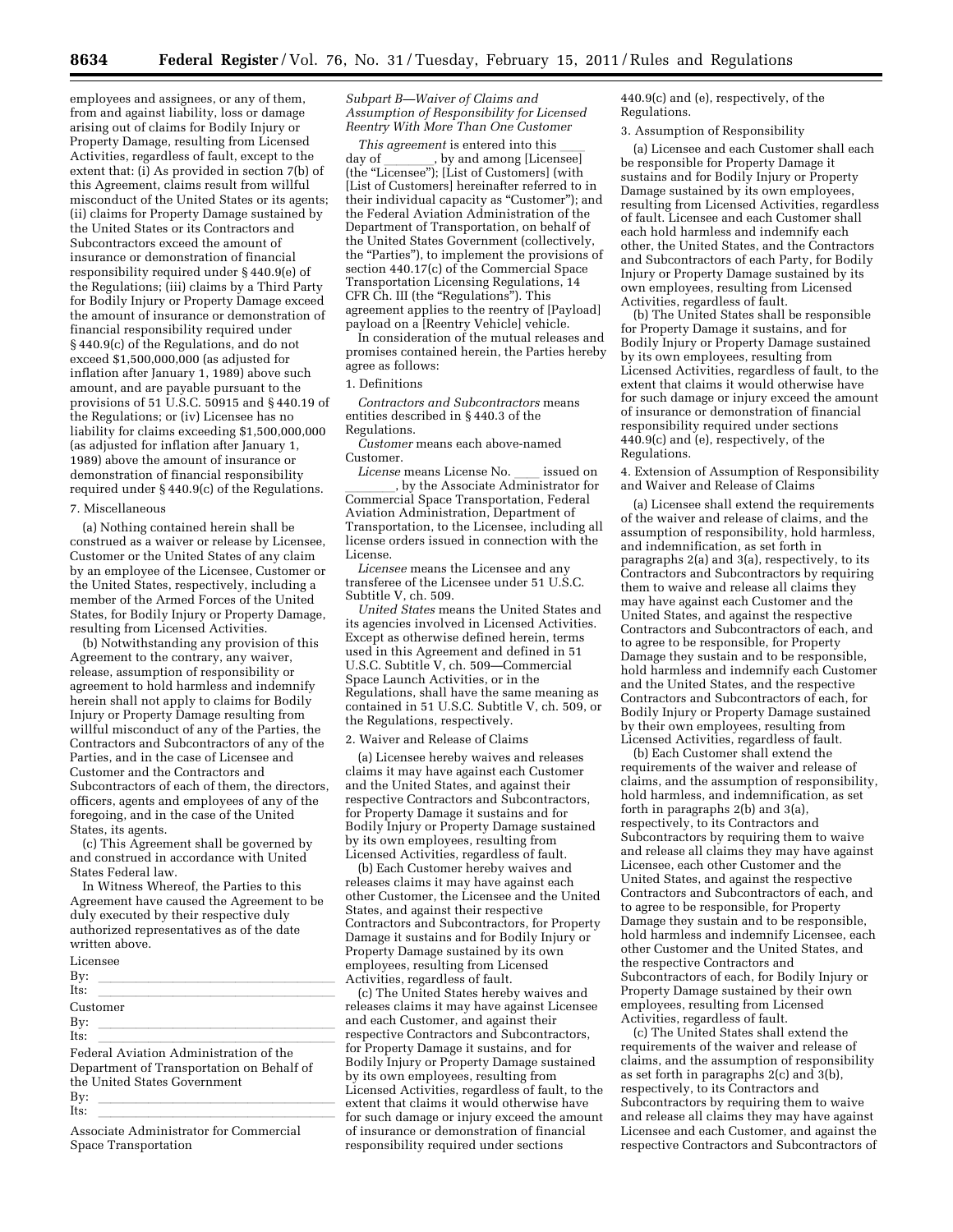each, and to agree to be responsible, for any Property Damage they sustain and for any Bodily Injury or Property Damage sustained by their own employees, resulting from Licensed Activities, regardless of fault, to the extent that claims they would otherwise have for such damage or injury exceed the amount of insurance or demonstration of financial responsibility required under sections 440.9(c) and (e), respectively, of the Regulations.

### 5. Indemnification

(a) Licensee shall hold harmless and indemnify each Customer and its directors, officers, servants, agents, subsidiaries, employees and assignees, or any of them, and the United States and its agencies, servants, agents, subsidiaries, employees and assignees, or any of them, from and against liability, loss or damage arising out of claims that Licensee's Contractors and Subcontractors may have for Property Damage sustained by them and for Bodily Injury or Property Damage sustained by their employees, resulting from Licensed Activities.

(b) Each Customer shall hold harmless and indemnify each other Customer and its directors, officers, servants, agents, subsidiaries, employees and assignees, or any of them, and the Licensee and its directors, officers, servants, agents, subsidiaries, employees and assignees, or any of them, and the United States and its agencies, servants, agents, subsidiaries, employees and assignees, or any of them, from and against liability, loss or damage arising out of claims that the first-named Customer's Contractors and Subcontractors may have for Property Damage sustained by them and for Bodily Injury or Property Damage sustained by their employees, resulting from Licensed Activities.

(c) To the extent provided in advance in an appropriations law or to the extent there is enacted additional legislative authority providing for the payment of claims, the United States shall hold harmless and indemnify Licensee and each Customer and their respective directors, officers, servants, agents, subsidiaries, employees and assignees, or any of them, from and against liability, loss or damage arising out of claims that Contractors and Subcontractors of the United States may have for Property Damage sustained by them, and for Bodily Injury or Property Damage sustained by their employees, resulting from Licensed Activities, to the extent that claims they would otherwise have for such damage or injury exceed the amount of insurance or demonstration of financial responsibility required under sections 440.9(c) and (e), respectively, of the Regulations.

## 6. Assurances Under 51 U.S.C. 50914(e)

Notwithstanding any provision of this Agreement to the contrary, Licensee shall hold harmless and indemnify the United States and its agencies, servants, agents, employees and assignees, or any of them, from and against liability, loss or damage arising out of claims for Bodily Injury or Property Damage, resulting from Licensed Activities, regardless of fault, except to the extent that: (i) As provided in section 7(b) of

this Agreement, claims result from willful misconduct of the United States or its agents; (ii) claims for Property Damage sustained by the United States or its Contractors and Subcontractors exceed the amount of insurance or demonstration of financial responsibility required under section 440.9(e) of the Regulations; (iii) claims by a Third Party for Bodily Injury or Property Damage exceed the amount of insurance or demonstration of financial responsibility required under section 440.9(c) of the Regulations, and do not exceed \$1,500,000,000 (as adjusted for inflation after January 1, 1989) above such amount, and are payable pursuant to the provisions of 51 U.S.C. 50915 and section 440.19 of the Regulations; or (iv) Licensee has no liability for claims exceeding \$1,500,000,000 (as adjusted for inflation after January 1, 1989) above the amount of insurance or demonstration of financial responsibility required under section  $440.9(c)$  of the Regulations.

#### 7. Miscellaneous

(a) Nothing contained herein shall be construed as a waiver or release by Licensee, any Customer or the United States of any claim by an employee of the Licensee, any Customer or the United States, respectively, including a member of the Armed Forces of the United States, for Bodily Injury or Property Damage, resulting from Licensed Activities.

(b) Notwithstanding any provision of this Agreement to the contrary, any waiver, release, assumption of responsibility or agreement to hold harmless and indemnify herein shall not apply to claims for Bodily Injury or Property Damage resulting from willful misconduct of any of the Parties, the Contractors and Subcontractors of any of the Parties, and in the case of Licensee and each Customer and the Contractors and Subcontractors of each of them, the directors, officers, agents and employees of any of the foregoing, and in the case of the United States, its agents.

(c) References herein to Customer shall apply to, and be deemed to include, each such customer severally and not jointly.

(d) This Agreement shall be governed by and construed in accordance with United States Federal law.

*In witness whereof,* the Parties to this Agreement have caused the Agreement to be duly executed by their respective duly authorized representatives as of the date written above.

|   | icensee |  |  |  |  |  |  |
|---|---------|--|--|--|--|--|--|
|   |         |  |  |  |  |  |  |
| . |         |  |  |  |  |  |  |

Its:<br>Customer 1

Customer 1<br>By: By:  $\frac{1}{\pi}$ 

Its:<br>[Signature lines for each additional customer] Federal Aviation Administration of the Department of Transportation on Behalf of the United States Government By:  $\frac{\text{By:}}{\text{Its:}}$ 

Its:<br>Associate Administrator for Commercial Space Transportation

■ 4. Revise Appendix C to part 440 to read as follows:

## **Appendix C to Part 440—Agreement for Waiver of Claims and Assumption of Responsibility for Permitted Activities**

### **Part 1—Waiver of Claims and Assumption of Responsibility for Permitted Activities With One Customer**

*This agreement* is entered into this day of , by and among [Permittee] day of \_\_\_\_\_\_\_\_, by and among [Permittee]<br>(the "Permittee"), [Customer] (the ''Customer'') and the Federal Aviation Administration of the Department of Transportation, on behalf of the United States Government (collectively, the "Parties"), to implement the provisions of section 440.17(c) of the Commercial Space Transportation Licensing Regulations, 14 CFR Ch. III (the ''Regulations''). This agreement applies to [describe permitted activity]. In consideration of the mutual releases and promises contained herein, the Parties hereby agree as follows:

### *1. Definitions*

*Customer* means the above-named Customer.

*Permit* means Permit No. lissued on<br>by the Associate Administrator for llll, by the Associate Administrator for Commercial Space Transportation, Federal Aviation Administration, Department of Transportation, to the Permittee, including all permit orders issued in connection with the Permit.

*Permittee* means the holder of the Permit issued under 51 U.S.C. Subtitle V, ch. 509. *United States* means the United States and

its agencies involved in Permitted Activities. Except as otherwise defined herein, terms

used in this Agreement and defined in 51 U.S.C. Subtitle V, ch. 509—Commercial Space Launch Activities, or in the Regulations, shall have the same meaning as contained in 51 U.S.C. Subtitle V, ch. 509, or the Regulations, respectively.

#### *2. Waiver and Release of Claims*

(a) Permittee hereby waives and releases claims it may have against Customer and the United States, and against their respective Contractors and Subcontractors, for Property Damage it sustains and for Bodily Injury or Property Damage sustained by its own employees, resulting from Permitted Activities, regardless of fault.

(b) Customer hereby waives and releases claims it may have against Permittee and the United States, and against their respective Contractors and Subcontractors, for Property Damage it sustains and for Bodily Injury or Property Damage sustained by its own employees, resulting from Permitted Activities, regardless of fault.

(c) The United States hereby waives and releases claims it may have against Permittee and Customer, and against their respective Contractors and Subcontractors, for Property Damage it sustains resulting from Permitted Activities, regardless of fault, to the extent that claims it would otherwise have for such damage exceed the amount of insurance or demonstration of financial responsibility required under section 440.9(e) of the Regulations.

### *3. Assumption of Responsibility*

(a) Permittee and Customer shall each be responsible for Property Damage it sustains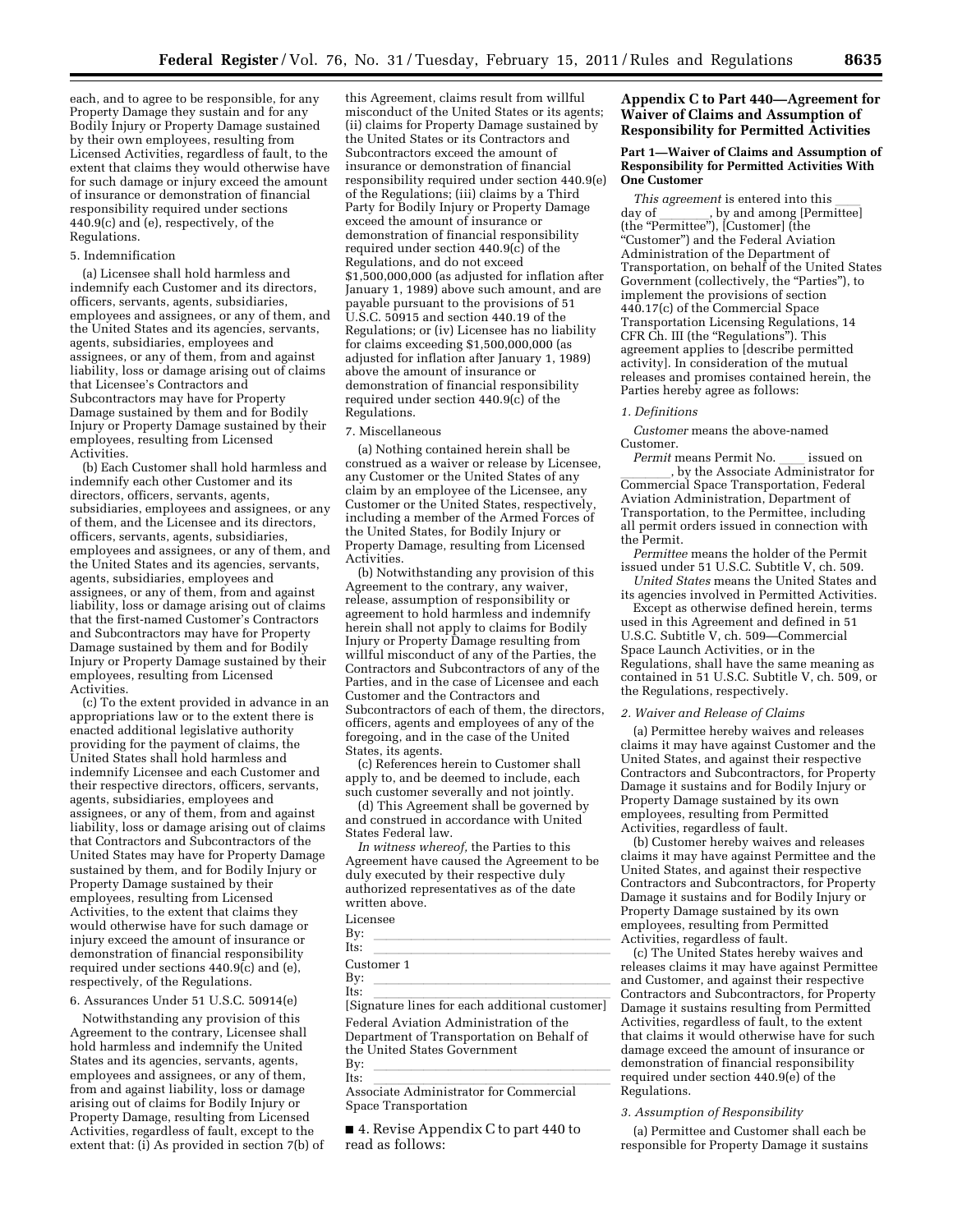**8636 Federal Register** / Vol. 76, No. 31 / Tuesday, February 15, 2011 / Rules and Regulations

and for Bodily Injury or Property Damage sustained by its own employees, resulting from Permitted Activities, regardless of fault. Permittee and Customer shall each hold harmless and indemnify each other, the United States, and the Contractors and Subcontractors of each Party, for Bodily Injury or Property Damage sustained by its own employees, resulting from Permitted Activities, regardless of fault.

(b) The United States shall be responsible for Property Damage it sustains, resulting from Permitted Activities, regardless of fault, to the extent that claims it would otherwise have for such damage exceed the amount of insurance or demonstration of financial responsibility required under section 440.9(e) of the Regulations.

## *4. Extension of Assumption of Responsibility and Waiver and Release of Claims*

(a) Permittee shall extend the requirements of the waiver and release of claims, and the assumption of responsibility, hold harmless, and indemnification, as set forth in paragraphs 2(a) and 3(a), respectively, to its Contractors and Subcontractors by requiring them to waive and release all claims they may have against Customer and the United States, and against the respective Contractors and Subcontractors of each, and to agree to be responsible, for Property Damage they sustain and to be responsible, hold harmless and indemnify Customer and the United States, and the respective Contractors and Subcontractors of each, for Bodily Injury or Property Damage sustained by their own employees, resulting from Permitted Activities, regardless of fault.

(b) Customer shall extend the requirements of the waiver and release of claims, and the assumption of responsibility, hold harmless, and indemnification, as set forth in paragraphs 2(b) and 3(a), respectively, to its Contractors and Subcontractors by requiring them to waive and release all claims they may have against Permittee and the United States, and against the respective Contractors and Subcontractors of each, and to agree to be responsible, for Property Damage they sustain and to be responsible, hold harmless and indemnify Permittee and the United States, and the respective Contractors and Subcontractors of each, for Bodily Injury or Property Damage sustained by their own employees, resulting from Permitted Activities, regardless of fault.

(c) The United States shall extend the requirements of the waiver and release of claims, and the assumption of responsibility as set forth in paragraphs 2(c) and 3(b), respectively, to its Contractors and Subcontractors by requiring them to waive and release all claims they may have against Permittee and Customer, and against the respective Contractors and Subcontractors of each, and to agree to be responsible, for any Property Damage they sustain, resulting from Permitted Activities, regardless of fault, to the extent that claims they would otherwise have for such damage exceed the amount of insurance or demonstration of financial responsibility required under section 440.9(e) of the Regulations.

#### *5. Indemnification*

(a) Permittee shall hold harmless and indemnify Customer and its directors, officers, servants, agents, subsidiaries, employees and assignees, or any of them, and the United States and its agencies, servants, agents, subsidiaries, employees and assignees, or any of them, from and against liability, loss or damage arising out of claims that Permittee's Contractors and Subcontractors may have for Property Damage sustained by them and for Bodily Injury or Property Damage sustained by their employees, resulting from Permitted Activities.

(b) Customer shall hold harmless and indemnify Permittee and its directors, officers, servants, agents, subsidiaries, employees and assignees, or any of them, and the United States and its agencies, servants, agents, subsidiaries, employees and assignees, or any of them, from and against liability, loss or damage arising out of claims that Customer's Contractors and Subcontractors, may have for Property Damage sustained by them and for Bodily Injury or Property Damage sustained by their employees, resulting from Permitted Activities.

### *6. Assurances Under 51 U.S.C. 50914(e)*

Notwithstanding any provision of this Agreement to the contrary, Permittee shall hold harmless and indemnify the United States and its agencies, servants, agents, employees and assignees, or any of them, from and against liability, loss or damage arising out of claims for Bodily Injury or Property Damage, resulting from Permitted Activities, regardless of fault, except to the extent that it is provided in section 7(b) of this Agreement, except to the extent that claims (i) result from willful misconduct of the United States or its agents and (ii) for Property Damage sustained by the United States or its Contractors and Subcontractors exceed the amount of insurance or demonstration of financial responsibility required under section 440.9(e) of the Regulations.

#### *7. Miscellaneous*

(a) Nothing contained herein shall be construed as a waiver or release by Permittee, Customer or the United States of any claim by an employee of the Permittee, Customer or the United States, respectively, including a member of the Armed Forces of the United States, for Bodily Injury or Property Damage, resulting from Permitted Activities.

(b) Notwithstanding any provision of this Agreement to the contrary, any waiver, release, assumption of responsibility or agreement to hold harmless and indemnify herein shall not apply to claims for Bodily Injury or Property Damage resulting from willful misconduct of any of the Parties, the Contractors and Subcontractors of any of the Parties, and in the case of Permittee and Customer and the Contractors and Subcontractors of each of them, the directors, officers, agents and employees of any of the foregoing, and in the case of the United States, its agents.

(c) This Agreement shall be governed by and construed in accordance with United States Federal law.

*In witness whereof,* the Parties to this Agreement have caused the Agreement to be duly executed by their respective duly authorized representatives as of the date written above.

Permittee

| By:                                       |  |
|-------------------------------------------|--|
| Its:                                      |  |
| Customer                                  |  |
| $\mathbf{B}\mathbf{v}$ :                  |  |
| Its:                                      |  |
| Federal Aviation Administration of the    |  |
| Department of Transportation on Behalf of |  |
| the United States Government              |  |
|                                           |  |

By:  $\frac{1}{\text{Hs}}$ 

Its:<br>Associate Administrator for Commercial Space Transportation

### **Part 2—Waiver of Claims and Assumption of Responsibility for Permitted Activities With More Than One Customer**

*This agreement* is entered into this day of \_\_\_\_\_\_\_\_\_\_\_\_\_\_\_, by and among<br>[Permittee] (the "Permittee"); [List of Customers]; (with [List of Customers] hereinafter referred to in their individual capacity as ''Customer''); and the Federal Aviation Administration of the Department of Transportation, on behalf of the United States Government (collectively, the "Parties"), to implement the provisions of section 440.17(c) of the Commercial Space Transportation Licensing Regulations, 14 CFR Ch. III (the ''Regulations''). This agreement applies to [describe permitted activity].

In consideration of the mutual releases and promises contained herein, the Parties hereby agree as follows:

#### *1. Definitions*

*Customer* means each above-named Customer.

*Permit* means Permit No. issued on<br>by the Associate

hy the Associate , by the Associate<br>Administrator for Commercial Space Transportation, Federal Aviation Administration, Department of Transportation, to the Permittee, including all permit orders issued in connection with the Permit.

*Permittee* means the holder of the Permit issued under 51 U.S.C. Subtitle V, ch. 509.

*United States* means the United States and its agencies involved in Permitted Activities.

Except as otherwise defined herein, terms used in this Agreement and defined in 51 U.S.C. Subtitle V, ch. 509—Commercial Space Launch Activities, or in the Regulations, shall have the same meaning as contained in 51 U.S.C. Subtitle V, ch. 509, or the Regulations, respectively.

#### *2. Waiver and Release of Claims*

(a) Permittee hereby waives and releases claims it may have against each Customer and the United States, and against their respective Contractors and Subcontractors, for Property Damage it sustains and for Bodily Injury or Property Damage sustained by its own employees, resulting from Permitted Activities, regardless of fault.

(b) Each Customer hereby waives and releases claims it may have against each other Customer, the Permittee and the United